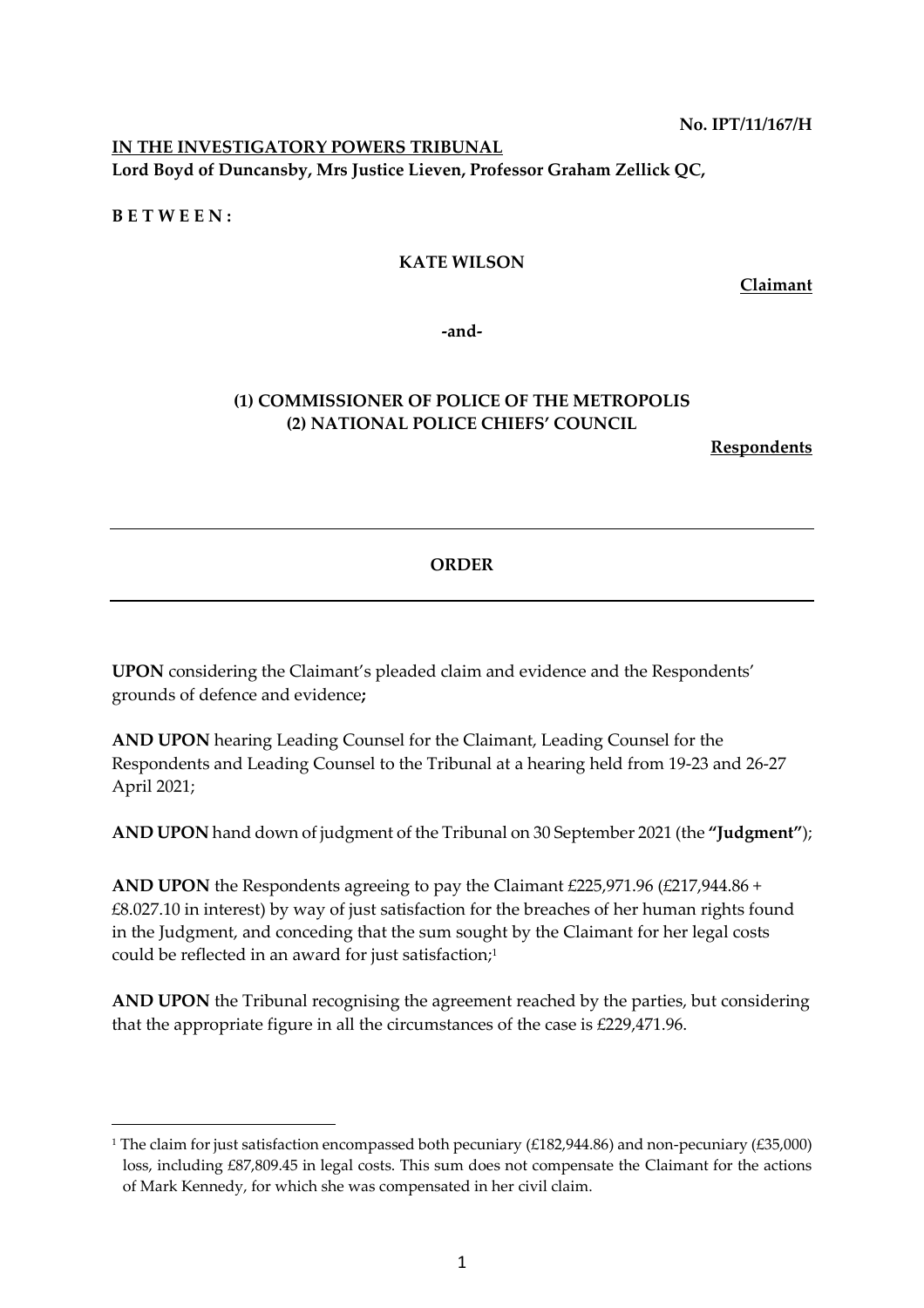### **IT IS ORDERED THAT:**

- 1. The Respondents do pay the Claimant the sum of £229,471.96 by way of just satisfaction for the breaches identified in the Judgment of the Claimant's rights under Articles 3, 8, 10, 11 and 14 of the European Convention on Human Rights arising out of and in connection with the deployment of Mark Kennedy by the Respondents as an Undercover Officer.
- 2. The Tribunal makes the declarations set out in Annex A.
- 3. The hearing listed for 2 days between 19-21 January 2022 is vacated.

### **Dated 24th January 2022**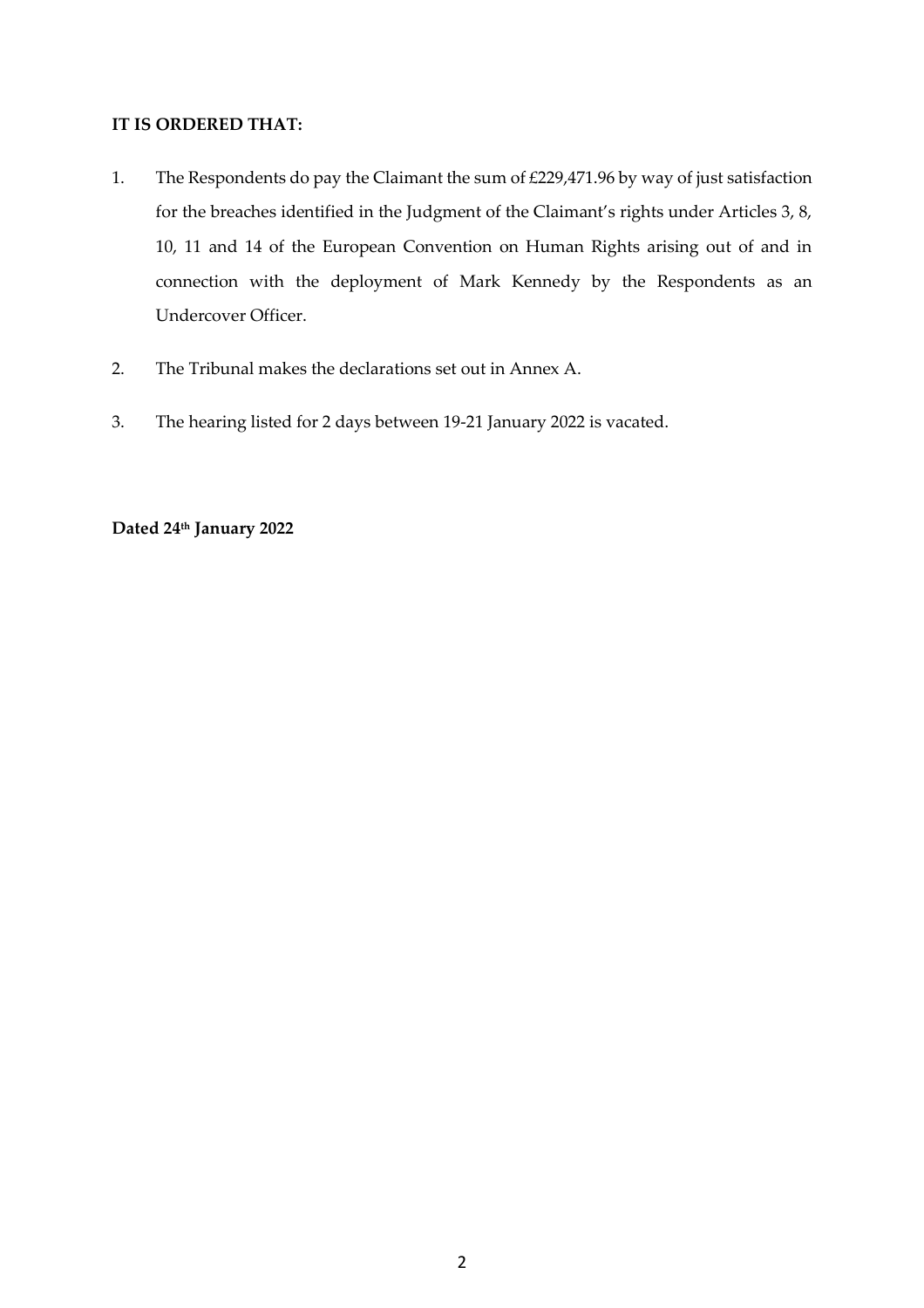#### **Annex A**

#### **IT IS DECLARED THAT:**

- 1. The Respondents subjected the Claimant to inhuman and degrading treatment and violated her rights under Article 3 of the European Convention on Human Rights (**"ECHR"**) as a result of the following:
	- (i) Undercover police officer **("UCO"**) Mark Kennedy (**"MK"**) deceived the Claimant into a long-term intimate and sexual relationship between November 2003 and February 2005 while deployed to gather intelligence on protest movements in which she participated, and thereby grossly debased, degraded and humiliated her and interfered with her bodily integrity;
	- (ii) MK's sexual relationship with the Claimant was conducted with the knowledge of his principal "cover officer";<sup>2</sup>
	- (iii) MK's deployment manager,  $3$  who had the rank of Detective Chief Inspector, knew or turned a blind eye to the sexual relationship;
	- (iv) Other senior officers of the rank of Detective Chief Inspector or above who had operational and managerial responsibility within the National Public Order Intelligence Unit **("NPOIU"**) for MK's deployment either knew of the relationship, chose not to know of its existence, or were incompetent and negligent in not following up on the clear and obvious signs that MK had formed a close personal relationship with the Claimant which might be sexual in nature;
	- (v) There is no evidence to support a finding that UCOs having sexual relationships was a deliberate tactic of the NPOIU. The true position is closer to being one of "*don't ask, don't tell*'.

<sup>2</sup> Referred to as officer "EN-31".

<sup>3</sup> Referred to as officer "O-24".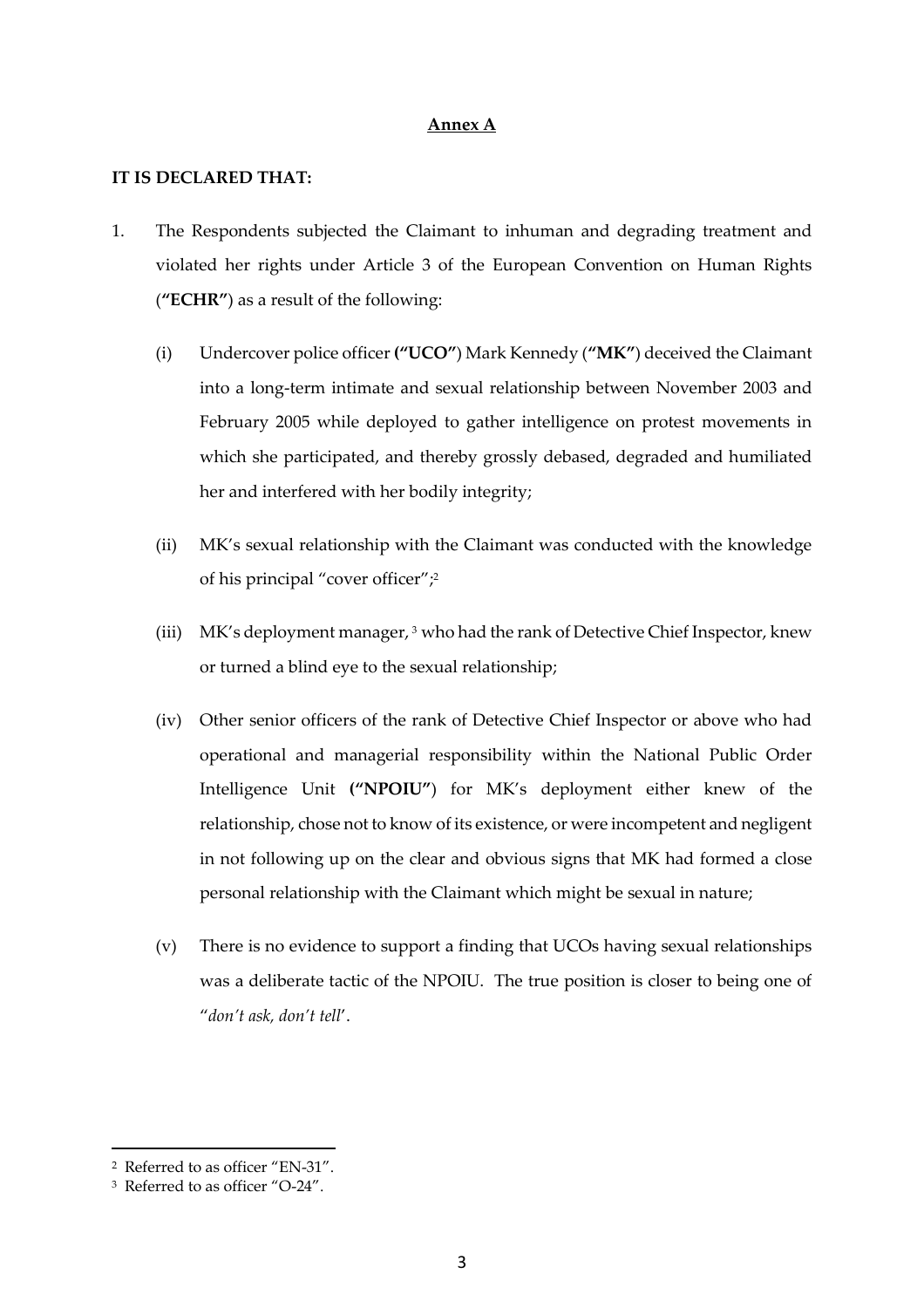- 2. The Respondents also breached their positive obligation to protect the Claimant from the risk she faced of interferences with her Article 3 ECHR rights:
	- (i) They failed to put in place sufficient systems, safeguards or protections to contain the risk that UCOs placed long-term in protest movements would enter into intimate sexual relationships with those directly or indirectly subject to surveillance;
	- (ii) The training of UCOs in relation to sexual relationships was grossly inadequate;
	- (iii) They failed to think about, plan, or take any steps to mitigate the obvious risk of MK entering into sexual relationships while deployed;
	- (iv) There was a widespread failure of supervision of MK in his undercover role, both by his principal cover officer and more senior officers.
- 3. The Respondents violated the Claimant's right to private life and failed to comply with their positive obligations under Article 8 ECHR:
	- (i) The acts and omissions at §1 and 2 of this Annex also amounted to a breach of Article 8 ECHR;
	- (ii) The deployment of MK (apart from the sexual relationship) and the presence in the Claimant's life of other UCOs:
		- (a) Did not meet a pressing social need and was not necessary in a democratic society and not proportionate based on either the need for intelligence on the protest movement or on the Claimant's own activities;
		- (b) By its length and the level of intrusion amounted to disproportionate interference with her private life;
		- (c) Did not comply with the provisions of the Regulation of Investigatory Powers Act 2000 (**"RIPA"**) and was not in accordance with the law.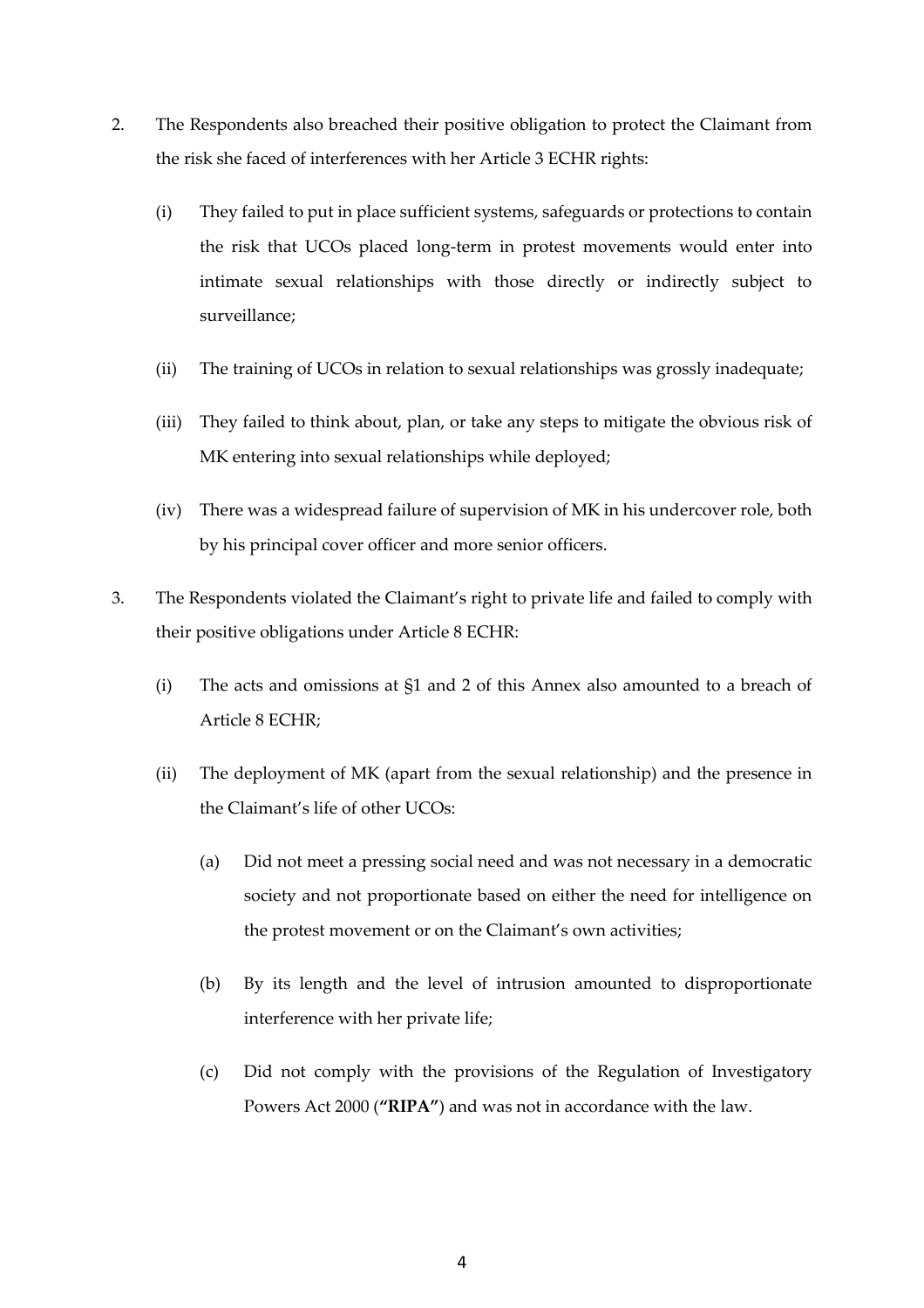- (iii) The Respondents failed to give any proper consideration or put any structures in place to limit collateral intrusion into the private lives of persons not named as subjects of surveillance.
- 4. The provisions of the RIPA regime under which the relevant UCOs were deployed were in accordance with the law and necessary and thereby satisfied Article 8(2) ECHR.
- 5. The Respondents violated the Claimant's right under Article 14 ECHR to freedom from discrimination in the enjoyment of her rights under Articles 3 and 8 ECHR:
	- (i) The Respondents' failure to establish a system which protected against the risk that UCOs would enter into sexual relationships with women had an incontrovertible disproportionately adverse impact on women by reason of (a) the numbers of women affected and (b) the greater adverse impact on women's lives through either risk of pregnancy or interference with their child-bearing years;
	- (ii) The Respondents had advanced no justification for the difference of treatment and there was very little concern about the impact on women of introducing UCOs into their lives on a long-term basis.
- 6. The Respondents violated the Claimant's rights under Article 10 ECHR to freedom of expression:
	- (i) The monitoring and surveillance of the Claimant by MK and other UCOs interfered with the Claimant's rights to hold opinions and receive and impart information and ideas without interference by public authority;
	- (ii) MK took steps to influence the Claimant's exercise of her right to freedom of expression;
	- (iii) These acts were not in accordance with the law, necessary in a democratic society or proportionate.
- 7. The Respondents violated the Claimant's rights under Article 11 ECHR to freedom of peaceful assembly and freedom of association: